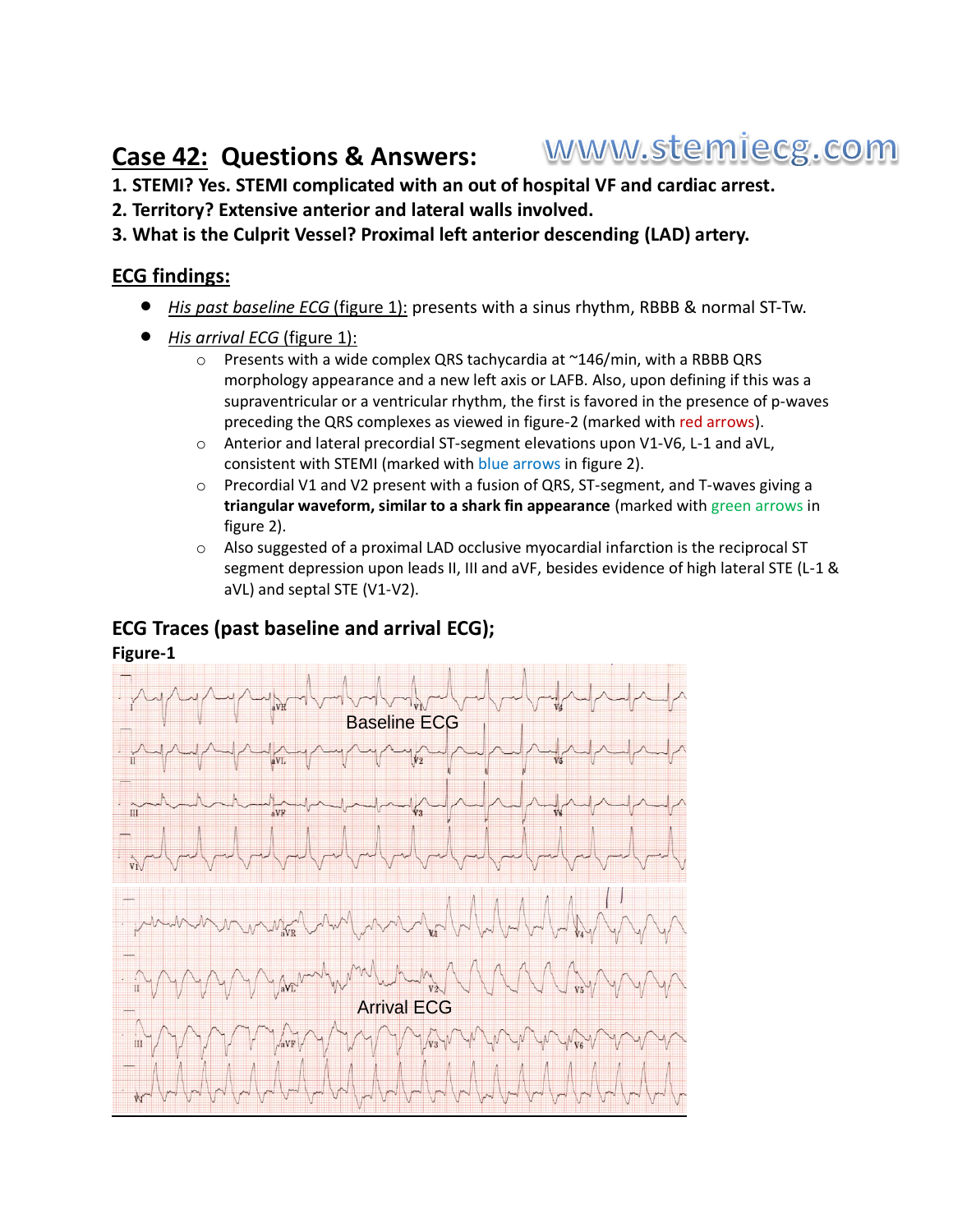



# **Coronary angiography:**

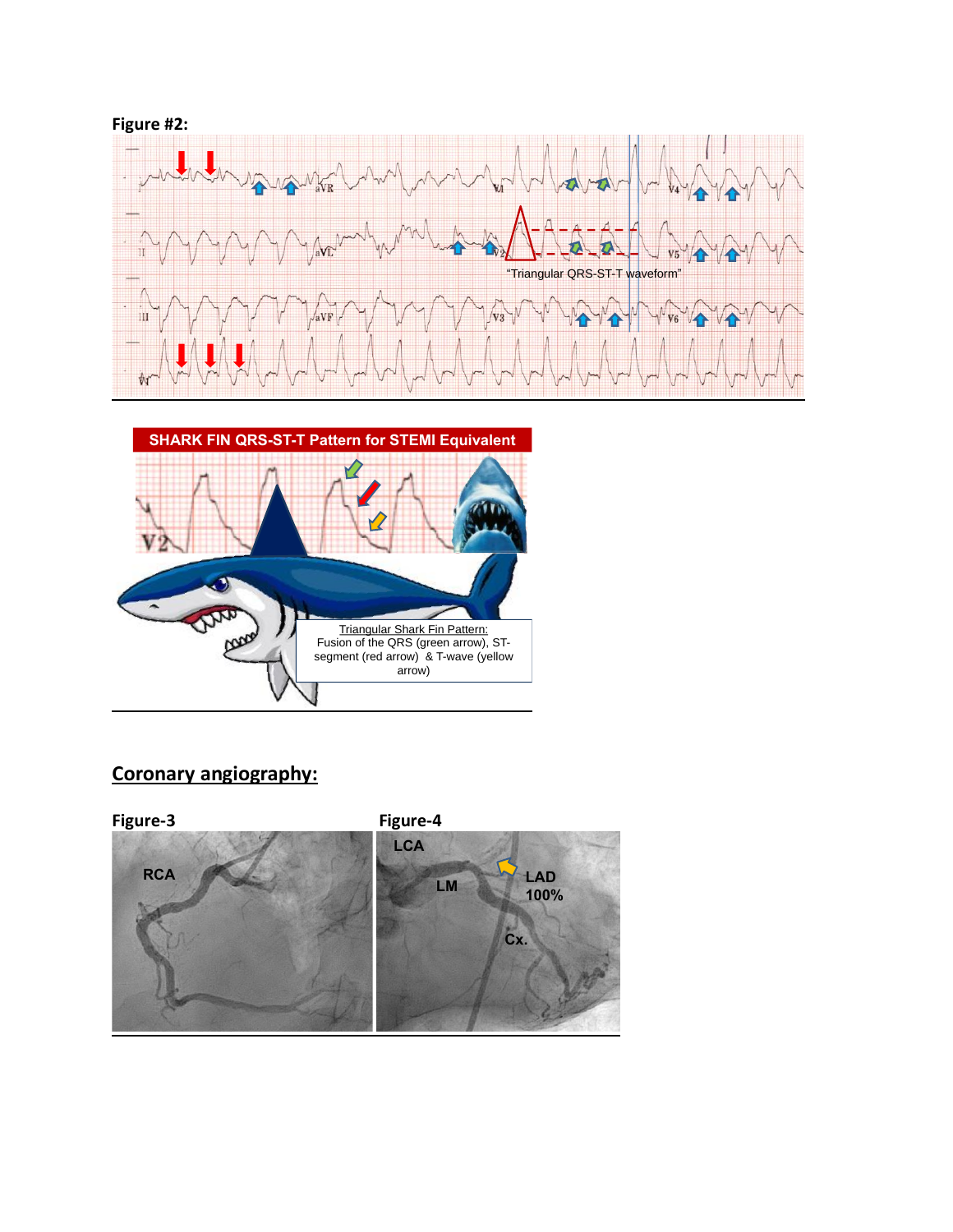#### **Figure-5**



## **Clinical Progress:**

- Upon performing the patients first diagnostic 12-lead ECG after his pre-hospital EMS defibrillation, the Emergency Department 12-lead ECG was misinterpreted as ventricular tachycardia (VT) which resulted in management with further defibrillations x3, intravenous amiodarone treatment, and mechanical ventilation.
- Upon persistence of the wide QRS tachycardia and pulmonary edema, the on-call cardiology team was called for emergent assistance.
- The ECG was thoroughly reviewed and determined that the patient had a sinus tachycardia and with an extensive anterolateral STEMI. A bedside echocardiogram revealed a severe LV systolic dysfunction and mark anterolateral and apical akinesia. The patient was rushed to the Cath-Lab for emergent coronary angiography.
- He was found with normal RCA (figure 3) and CX vessels w/o obstructive disease and with an ostial LAD 100% occlusion (figure 4) and underwent a successful PCI stenting under hemodynamic support with an Impella assist device (figure 5). The PCI led to a normal TIMI flow and with a 0% residual stenosis. Unfortunately, the patient required intravenous vasopressors and persistent hemodynamic assistance with the Impella CP.
- Despite the above interventions the patient died from advanced multiorgan failure and refractory VT storm.

### **Teaching Points:**